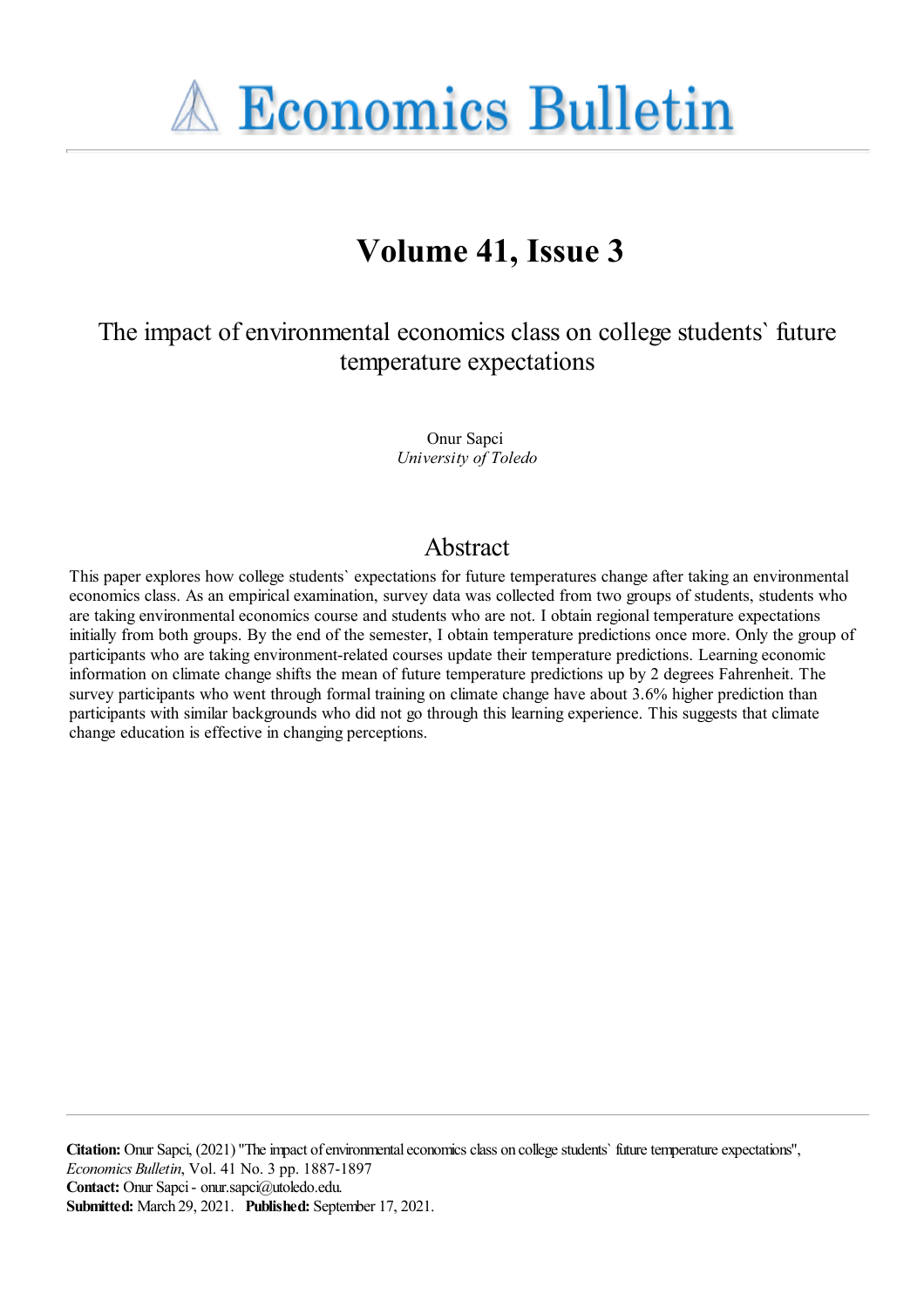### **1. Introduction**

This paper explores how college students` expectations for future temperatures change when economic information is introduced into the climate change debate. More specifically, "how does learning scientific and economic information about climate change affect students` future temperature expectations?" In order to analyze the impact of education on students` beliefs about this topic, I conduct the following empirical examination. A control group consisting of students who have not taken environment-related courses yet are shown information about climate change and are asked to predict the temperature in 2040. After a semester, the control group is shown more precise information and is again asked to predict. Similarly, the treatment group of students who will be taking environment-related courses during the semester predict before and after the class. Thus, the experiment measures the impact of taking environment-related classes on how expectations change in response to new information.

According to the survey results, learning economic information on climate change shifts the mean predictions up by 2 degrees Fahrenheit and survey participants who went through formal training on climate change have about 3.6% higher prediction than participants with similar backgrounds who did not go through this learning experience. Individuals modify their beliefs after having received formal education. The survey participants are shown less precise information that is intended to create uncertainty about climate change in the beginning of the semester. The participants are exposed to more precise information at the end of the semester. But only the group of participants who have taken environment-related courses (treatment group) updated their temperature predictions. This result suggests that it does not matter how information is framed at a given instant but the intensity and duration of exposure to scientific education matter.

How people update their prior expectations after learning new information in the context of climate change has been studied in the literature. (Few examples include Kotchen and Costello 2018, Chambers and Melkonyan 2017, Levin *et al*. 2016, Sapci *et al*. 2016, Van Wijnbergen and Willems 2015, Kelly and Tan 2015, Deryugina 2013, Webster *et al*. 2008, Charness *et al*. 2007, Charness and Levin 2005, Newbold and Marten 2004, Kelly and Kolstad 1999).

More relevant to this research, a few papers previously looked at the impact of undergraduate environmental studies classes on the environmental values of students (Kuo and Jackson 2014, Woodworth *et al*. 2011, Cordero *et al*. 2008, Anderson *et al*. 2007, McMillan *et al*. 2004), but to the best of my knowledge, this study is among the first investigation within economics students on environmental economics classes.

### **2. Empirical Design**

I administer a survey of economics students who have taken Environmental Economics classes from 2019 to 2020 (including summer sessions) in a large Midwestern U.S. university. First, I conduct a survey at the beginning of the semester to obtain their future temperature predictions. These are the prior expectations. I obtain their best guesses once more after they have learned scientific and economic facts about climate change in the same semester, about a month later than the priors. These are the posterior expectations.

The details of the empirical design are as follows. First, I show them a figure (Figure 1) that shows average yearly temperatures in their city since 1955 to today at the beginning of the semester. I also show Table 1 to the participants together with Figure 1.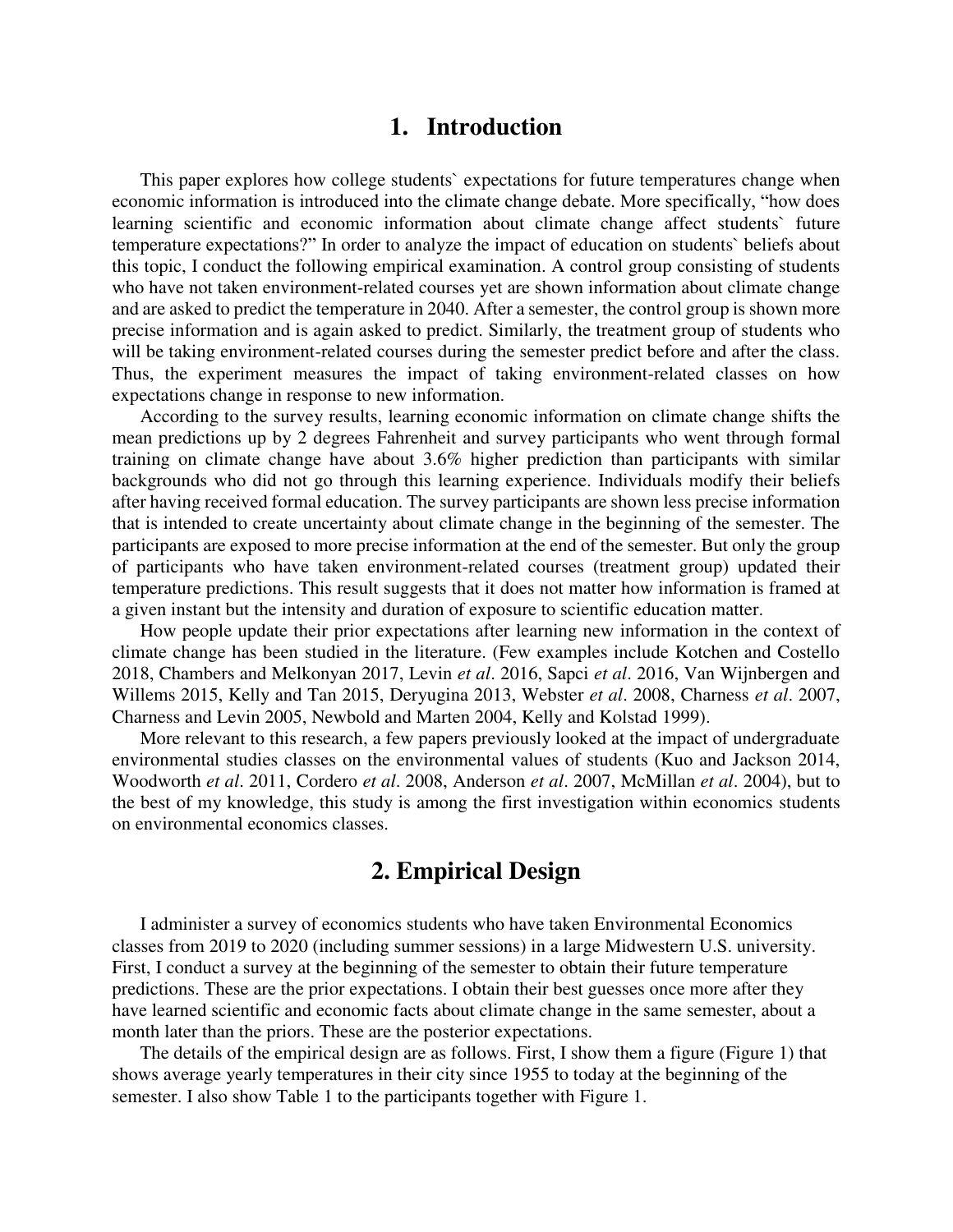Students have different backgrounds and beliefs. Most Americans get their climate change information from the news media (Dagnes 2010) and depending on the media`s political orientation, climate change is presented quite differently. Public opinion is polarized on the existence or importance of climate change (Drummond and Fischhoff 2017, Bohr 2014, Hamilton 2011). The survey at the beginning of the semester tries not to make strong statements on the climate change issue in order not to distort prior beliefs. It provides basic definitions and for and against views on the issue. The first survey (Appendix Figure 1) provides a very general assessment of climate change risk as well as economic costs of mitigation. The survey after climate change topic is covered (Appendix Figure 2) tries to simulate the post-education period by directly citing the literature and providing clearer assessment. The second stage (Appendix Figure 2) is done after participants learnt about the science and economics behind climate change in their course work. The second survey references technical aspects of climate change economics and directly cites information that are covered in class (topics like Stern vs Nordhaus debate, damage estimations, emission reduction policies, rapid cuts vs steady cuts in emissions to hold global warming to the low end of 4 degrees F, The DICE (Dynamic Integrated Climate-Economy) model). Consequently, the students who are taking the environmental economics class should immediately recognize the direct references. I ask participants to identify their best guess temperature average in their city in the year of 2040.



**Figure 1:** Average Yearly Temperatures and the trend

#### **Table 1:** Temperature Data between 1955 and 2017

| Average   | 49.4 |
|-----------|------|
| Maximum   | 53.3 |
| Minimum   | 45.6 |
| Std. Dev. | 1.60 |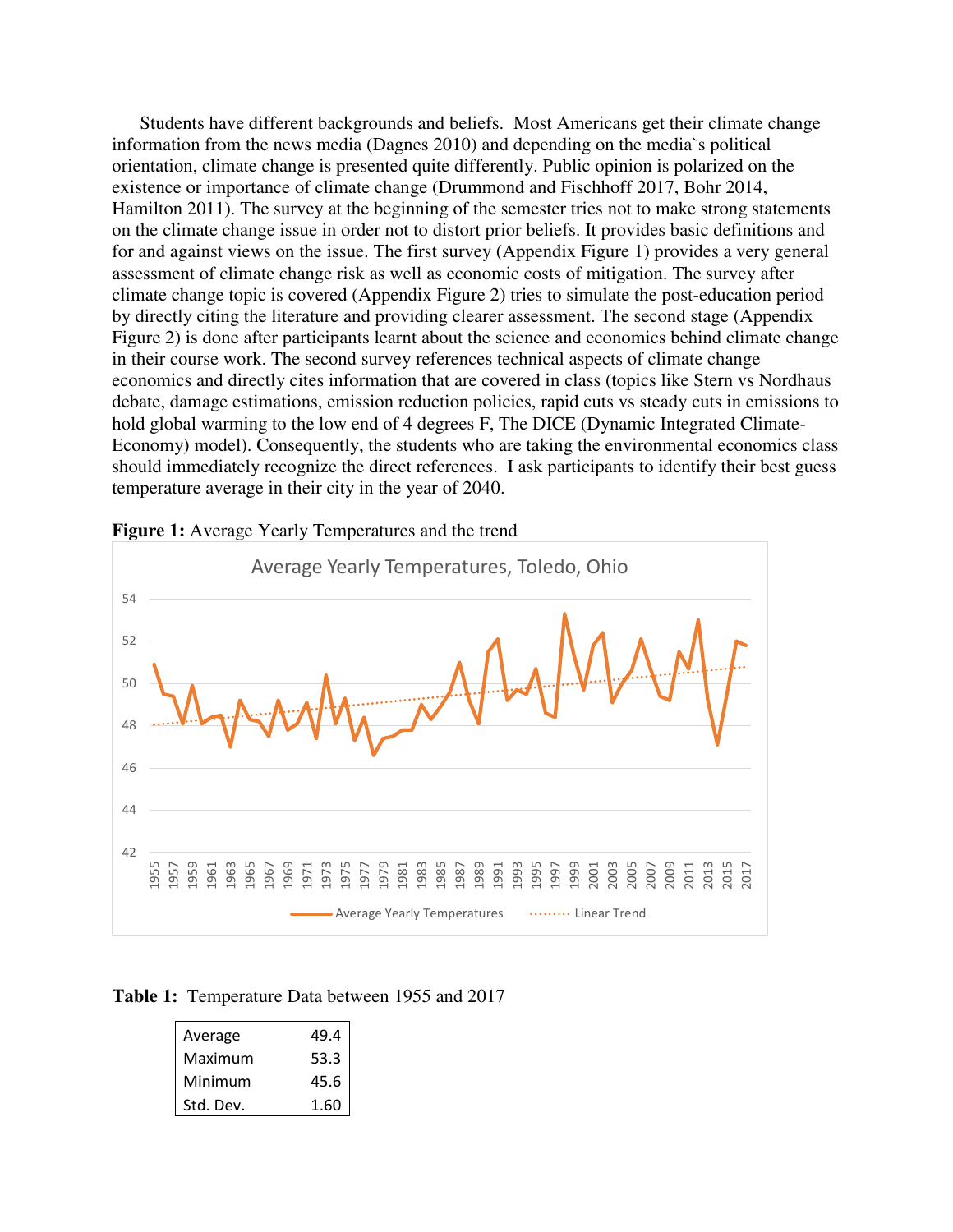This first group is the treatment group  $(N=162)$ , the students who have taken Environmental Economics class, the second group is the control group  $(N=165)$ . The control group consists of students who volunteer and have not taken any environment related courses yet in college but planning to take at least one in later semesters. These students are mostly from principles of microeconomics and macroeconomics, intermediate microeconomics, intermediate macroeconomics, econometrics I and econometrics II courses. It should be noted that almost all of these students will eventually take environmental economics course later in their course work except the ones who might drop or change majors, and the reason that they did not take any this course yet is that they are in an earlier semester in college not that they delay taking it. In summary, I have two groups and two observation periods, and first group is exposed to economics education on climate change while the other one is not. I estimate the expected temperature (T) by using the following difference-in-difference equation,

$$
Log(T_i) = \beta_0 + \beta_1 (dummy1)_i + \beta_2 (dummy2)_i + \beta_3 (dummy1 * dummy2)_i + \beta_4 \eta_i + \varepsilon_i
$$
\n(1)

Dummy 1 equals to 1 if the observation is from the treatment group. Dummy 2 is 1 if the observation is a posterior expectation (expectation after climate education). The interaction variable (dummy1\*dummy2) is the coefficient of interest which shows if scientific training triggers an updating process.

| Variable                 | Describtion                                                                                                        | Mean  | Std. Dev. |
|--------------------------|--------------------------------------------------------------------------------------------------------------------|-------|-----------|
| $T^n$ <sub>treat</sub>   | Prior subjective mean temp. in the treatment group<br>(Temperature prediction at the beginning of the semester)    | 50.7  | 2.9       |
| $T^{\rm v}$ treat        | Posterior subjective mean temp. in the treatment group<br>(Temperature prediction at the end of the semester)      | 52.3  | 2.4       |
| $T^{\rm n}{}_{\rm cont}$ | Prior subjective mean temp. in the control group<br>(Temperature prediction at the beginning of the semester)      | 50.9  | 3.2       |
| $T^{\rm v}_{\rm cont}$   | Posterior subjective mean temp. in the control group<br>(Temperature prediction at the end of the semester)        | 50.8  | 2.8       |
| Tregional                | Regional temperature trend between 1950-2017                                                                       | 0.044 | 0.009     |
| Age                      | Age of Respondents                                                                                                 | 20.1  | 1.6       |
| Female                   | Gender (Male=0, Female=1)                                                                                          | 0.40  |           |
|                          | I am well informed about climate change issues                                                                     |       |           |
| Infor                    | (Str Disagree=1, Str. Agree =5)                                                                                    | 3.8   |           |
| Politic                  | Political Views (Democrat=1, Republican=2, Independent, Other)                                                     | 1.3   |           |
| Intens                   | Intensity of political beliefs (Very strong=1, Very Weak=5)                                                        | 3.0   |           |
| School                   | How many years of schooling completed                                                                              | 12    |           |
| Year                     | What year are you in college (Freshman=1, Fifth year and above=5)                                                  | 2.8   |           |
| Science                  | How many science classes have you taken?                                                                           | 4.1   |           |
| Major                    | What is your college major?                                                                                        |       |           |
| Income                   | What is your parents' income? (category)                                                                           | 3.1   |           |
| Mobility                 | Twenty years from now, I expect to live in the same region (NE) as I do<br>now (Str Disagree=1, Str. Agree = $5$ ) | 3.2   |           |

**Table 2:** Descriptive Statistics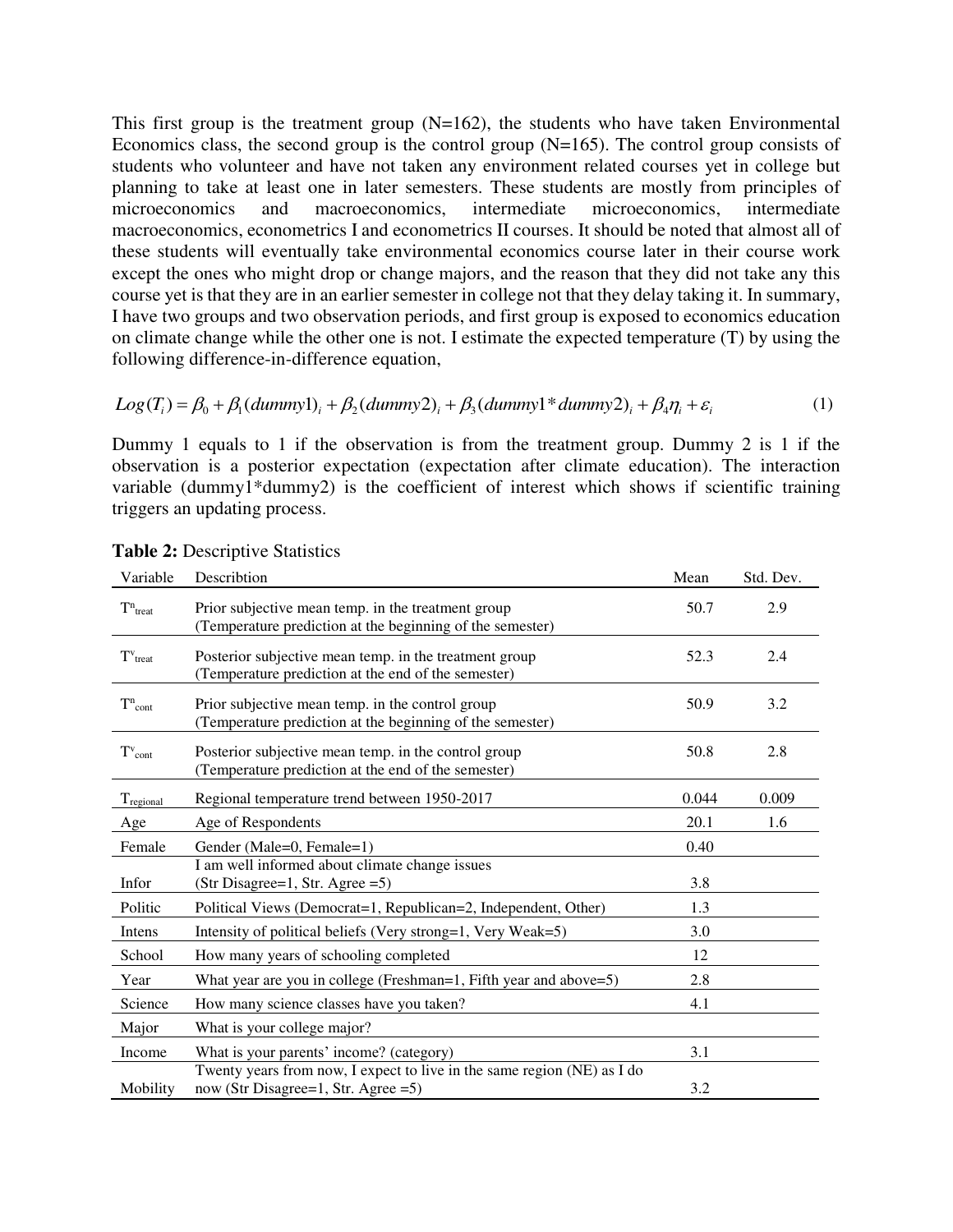$\eta_i$  is the set of control variables, these are age, gender, years in college, GPA, information level about climate change, political views, and plans to live in the same region (North East United States). Environmental economics class is offered only in the Spring and Summer sessions, about 20% of the data was obtained in the online summer sessions. The survey was administered in the classroom (or in online meetings) to students who regularly attend classes. I include a dummy variable for the observations that are collected during summer term. Table 2 presents the descriptive statistics about the main variables and control variables.

A basic *t*-test for mean comparison shows that the prior subjective mean in the control group is not statistically different than the prior subjective mean in the treatment group. Furthermore, the prior and posterior means for the control group are not statistically different, only the prior and posterior means for the treatment group are statistically significant. This *t*-test for mean comparison shows that there is no difference between the control group and treatment group in regards to prior T expectation. Furthermore, I separate all demographic info by treated/control to do a *t*-test to see if they are significantly different. The only significant difference is age, where the treatment group is 1 year older.

In the next section, I show the kernel distributions and do a regression analysis that includes the control variables for a more complete analysis.

### **3. Results**

Figure 2 shows the kernel distribution of temperature predictions of the control and treatment groups. From the distribution of the temperature expectations, it is clear that the treatment group assigns a larger value after climate change topic is covered. We do not observe this difference in the control group. Interestingly, prior distributions both in the control and treatment groups are very similar; however, posterior distributions differ in these groups.



**Figure 2:** Kernel Density Distribution of Temperature Expectations for Control and Treatment Groups

**Notes:** In the left side picture, red line (solid line) shows the temperature expectations distribution after climate education, blue line (dashed line) shows the temperature expectations distribution at the beginning of the semester for the treatment group (for students who are taking climate related courses). In the right side picture, dashed line is for the beginning of the semester from the control group (students who have not taken climate related classes yet) and solid line is the posterior distribution of the control group. The vertical lines represent the mean of each distribution.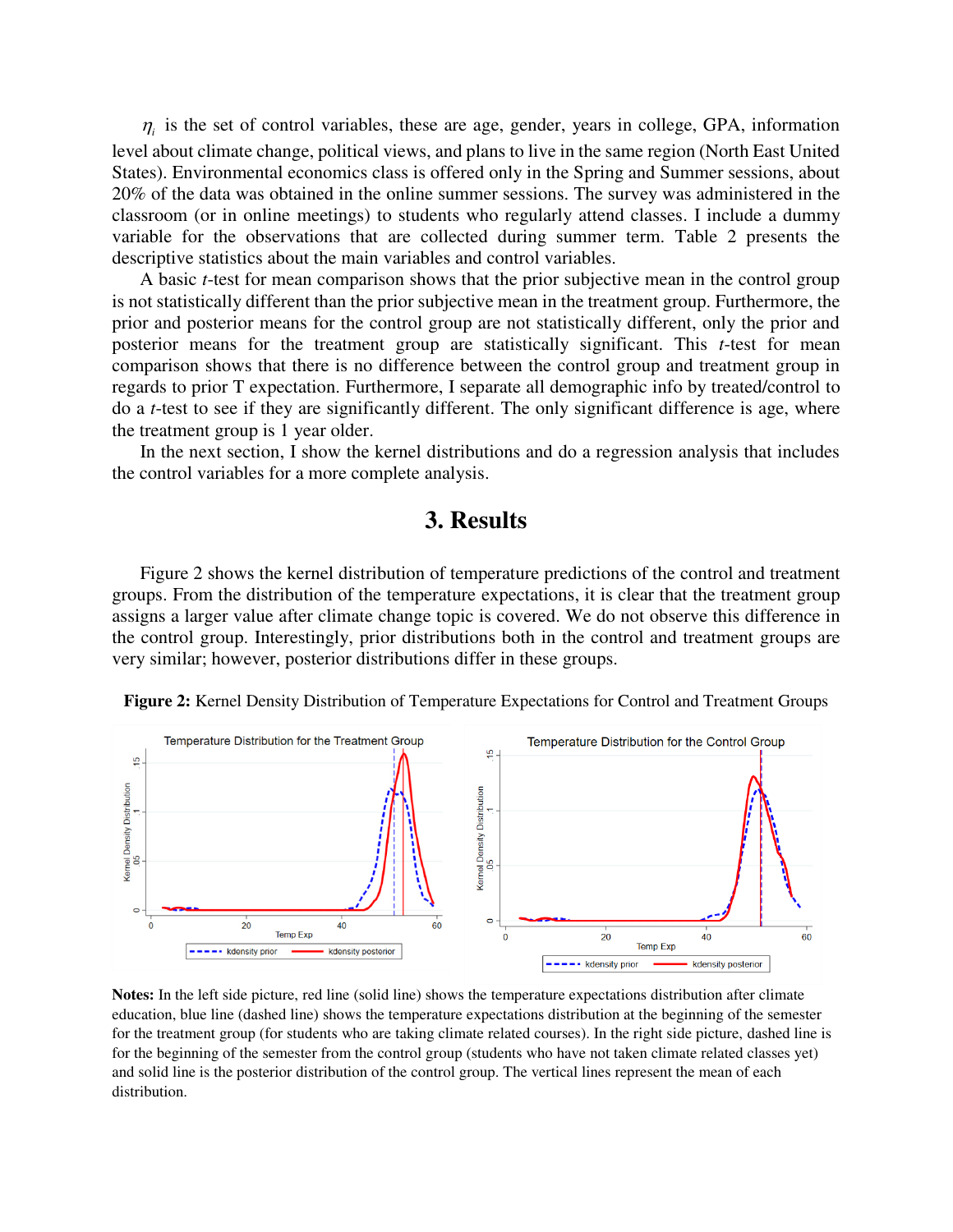I use the non-parametric Wilcoxon-Mann-Whitney test to compare distributions in Figure 2. First, when I compare the prior predictions (the first survey) in the treatment group to prior predictions in the control group, the test result suggests that prior distributions (predictions in the first survey) in the two groups are statistically equal. When I compare the posterior distributions (predictions in the second survey), the test predicts that the populations are statistically not equal. Finally, when I compare prior predictions in the treatment group (students who are taking an environmental economics class) to the posterior predictions in the same group, the test result suggests that prior distributions are statistically different than posterior distributions in the treatment group. However, when I compare prior predictions to the posterior predictions for the control group, I find that the prior and posterior distributions are statistically equal in the control group. According to Figure 2, the new information shifts the mean belief by 2 degrees in the treatment group but the mean prediction does not change in the control group<sup>1</sup>.

After this, I present the main estimation results in Table 3, which are the coefficients of equation (1). Table 3 demonstrates that the future temperature predictions increase by 3.6% on average for participants who went through a scientific training.<sup>2</sup> The two groups are similar in many observable characteristics and the mean of prior temperature predictions are similar. They take a second survey in a relatively short time in the middle of the same semester and the second group revises the mean predictions up after learning economics information on climate change and its potential consequences. We observe a shift in the mean temperature only in the group of students who are taking environmental economics class. The students in the control group do not change their expectations in the two surveys. This suggests that learning new materials lead them to revise their expectations. As a robustness check, I compare the results with different prior distributions and parameters to the original estimation with Gaussian Priors. For instance, to assume non-informative priors, I estimate the model with an inverse gamma distribution for priors. When I use inverse gamma priors, the estimated coefficients do not change substantially from Table 3. For a further robustness check, I analyze the effect of outliers on estimations, however as all survey responses are within the two standard deviations of the group mean, I do not find a significant impact of outliers on estimation results. Gender and political views are the only significant control variables. Looking at the coefficients, gender plays a more economically significant impact on future expectations, where females predict relatively hotter climate in the future. Even though very few control variables are significant, it is interesting to consider the characteristics of people whose assessment are changed more. People with more liberal political views change their assessment relatively more compared to people that are more conservative when receiving this kind of information. Participants that are more conservative expect relatively smaller increases in the temperatures. Other control variables are not statistically significant, which may be due to the lower variation in these variables.

l

<sup>&</sup>lt;sup>1</sup> I obtained the same result when I regress temperature predictions from the second survey on temperature predictions from the first survey by including control variables. The estimated intercept coefficient suggests that the mean prediction is increased by 2 degrees and it is statistically significant at the 1% level.

<sup>&</sup>lt;sup>2</sup> Bayesian estimation is the linear Bayesian regression. The presented results are obtained through Random-walk Metropolis-Hastings sampling with Markov Chain Monte Carlo iterations. Bayesian standard errors are Monte Carlo standard errors. In line with the kernel distributions, Gaussian priors are used. In a sensitivity analysis, I find that the results are robust to using Gibbs sampling or using gamma priors. Efficiency is achieved in every case with acceptance rate of around 0.37 and small autocorrelation.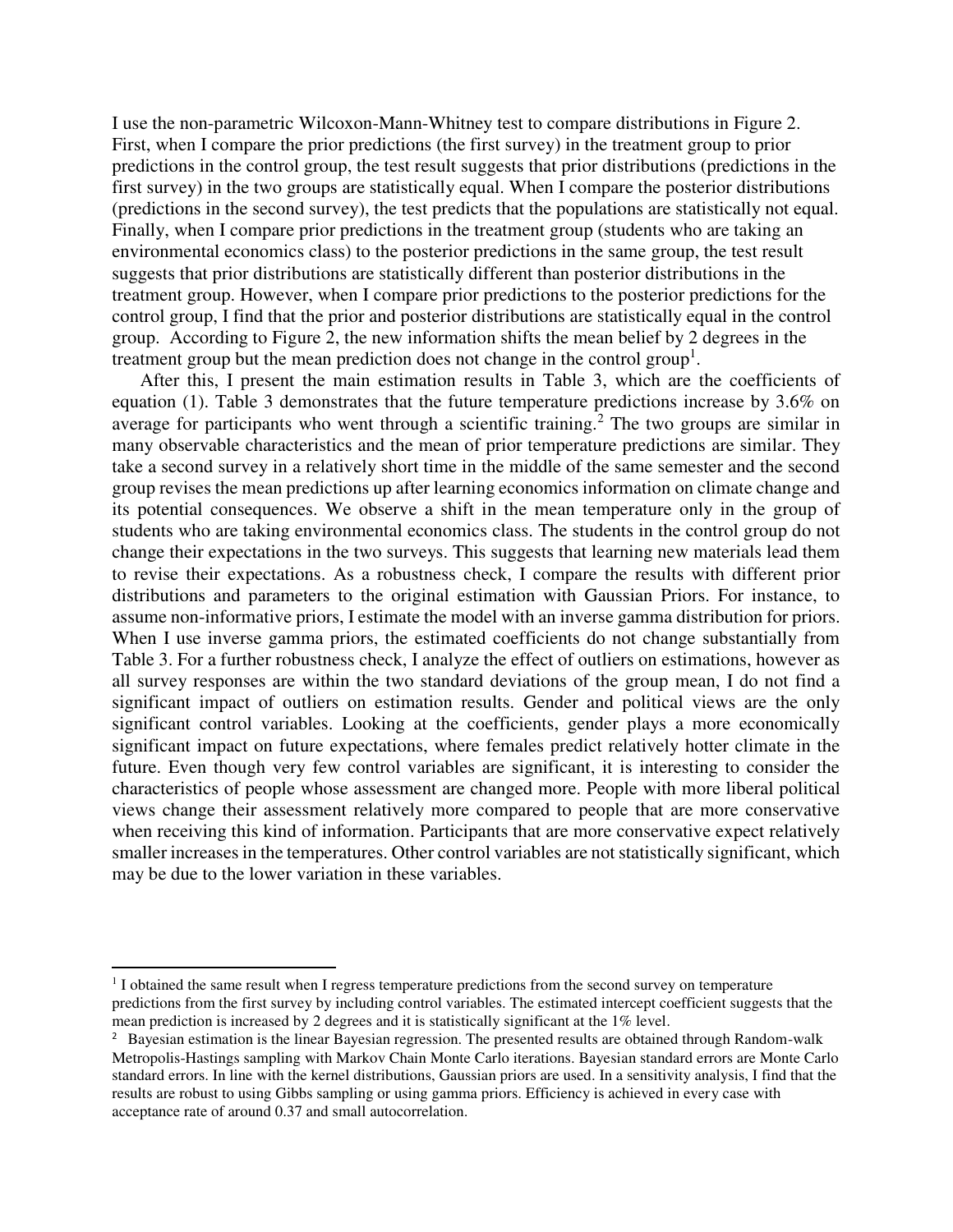| Dependent Var: Log (Ti)               |              |              |
|---------------------------------------|--------------|--------------|
| Regressors                            | Coefficients |              |
|                                       | Equation 1   |              |
|                                       | <b>OLS</b>   | <b>Bayes</b> |
| <b>Interaction Variable</b>           | $0.0342**$   | $0.0361**$   |
|                                       | (0.009)      | (0.051)      |
| Constant                              | 2.321        | $-0.32$      |
|                                       | (0.230)      | (0.230)      |
| Income                                | 0.438        | 0.436        |
|                                       | (0.357)      | (0.357)      |
| Number of Science Classes             | 0.04         | 0.04         |
|                                       | (0.03)       | (0.03)       |
| Political View (1= less conservative) | $-0.02**$    | $-0.02**$    |
|                                       | (0.008)      | (0.008)      |
| Intens                                | $-0.301$     | $-0.300$     |
|                                       | (0.24)       | (0.24)       |
| Infor                                 | 0.004        | 0.004        |
|                                       | (0.04)       | (0.04)       |
| Gender (Female=1)                     | $0.059**$    | $0.059**$    |
|                                       | 0.001        | 0.001        |
| Age                                   | 0.09         | 0.09         |
|                                       | (0.082)      | (0.080)      |
| Mobility                              | 0.362        | 0.361        |
|                                       | (0.341)      | (0.341)      |
| <b>GPA</b>                            | 0.04         | 0.04         |
|                                       | (0.03)       | (0.03)       |
| Year in College                       | $-0.02$      | $-0.02$      |
|                                       | (0.8)        | (0.8)        |
| School                                | 0.003        | 0.003        |
|                                       | (0.003)      | (0.003)      |
| <b>Summer Session Dummy</b>           | 0.04         | 0.04         |
|                                       | (0.03)       | (0.03)       |
| N                                     | 648          | 648          |
| Prob > F                              | 0.001        |              |

# **Table 3:** Difference in Difference Estimation: Equation (1)

Standard Errors in Parentheses.

\*\*Statistical Significance at 1%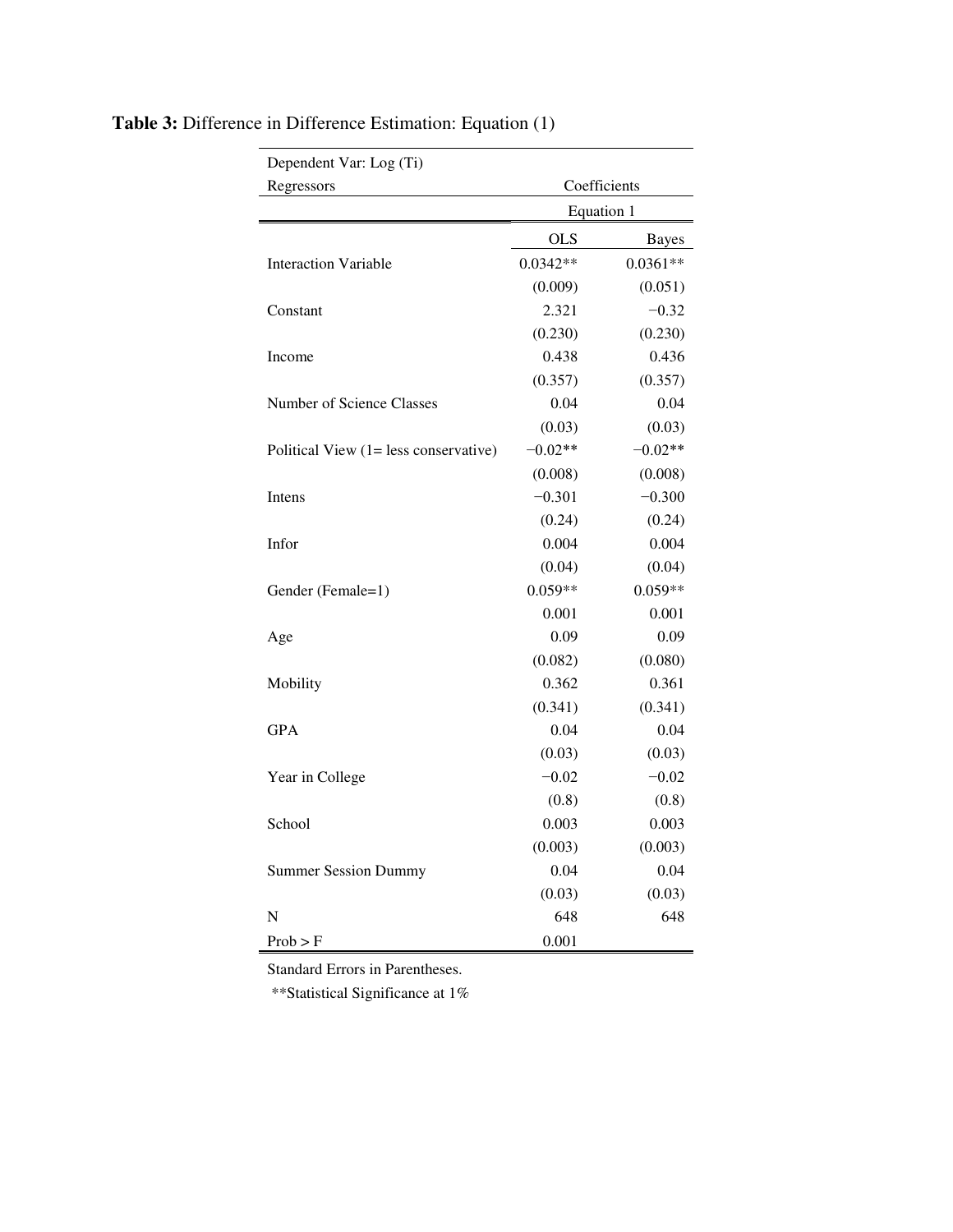### **4. Discussion and Concluding Remarks**

These results imply important public policy recommendations. Governmental efforts to strengthen climate education, awareness, training and public engagement in achieving the goal of limiting global temperature rise<sup>3</sup> are contingent on how information is provided. A simple paragraph or a short talk is not enough and only by examining the science more deeply will people respond and change expectations. This result has a policy conclusion in favor of climate education and advice for the news media to avoid one sentence statements ("the science says....") and dive more deeply into the topic.

An initial survey elicits participants` prior beliefs, and a subsequent survey elicits their posterior beliefs, after the classes have covered material related to climate change. Paper finds that after covering materials related to climate change, student predictions of future temperature changes in their area by 2040 rise by 2 degrees Fahrenheit.

In this set up, naturally people have some prior beliefs about climate change and future temperatures. In the first stage, people are exposed to noisy and somewhat conflicting information treatment, which includes both for and against broad views about the issue. Two conflicting views were presented in the first survey and that the information was more general, participants elicit their temperature predictions under this noisy information treatment. In the second stage, people are given more precise information treatment, and asked their temperature expectations.

According to survey results, learning under scientific information shifts the mean predictions by 2 degrees F. The survey participants who went through economic training on climate change have about 3.6% higher prediction than participants with similar backgrounds who did not go through learning experience. However, the participants in the treatment group sit in some semesterlong environment-related classes before updating their prior prediction to a higher posterior prediction. The control group does not change initial prediction over the semester regardless of the framing of information in the surveys. This result suggests that tailored information campaigns can only be effective policy tools in achieving global climate policies, as long as the duration and intensity of exposure are strong.

The caveats of the paper are two-folds. It is natural to question if the control group was randomly assigned. Students that are more concerned about environmental issues might be more likely to take environmental courses earlier. However, given that the initial priors were very similar, this is unlikely, and all participants reveal that they either have taken or will take environment-related courses. Furthermore, descriptive statistics comparisons in two groups suggest that the control and treatment groups do not differ in any measurable way except one-year age difference between groups.

The second caveat is that there is about a month in between priors and posteriors (time required to finish climate change topics), and over this time period, both the treatment and control groups might be exposed to different climate information in the news. The implicit assumption is that the intertemporal preferences do not change much in this short period of time and control variables in the estimations are able to capture some aspects of this. Given these caveats, this paper

l

<sup>&</sup>lt;sup>3</sup> United Nations Action for Climate Empowerment (ACE) recognizes the importance of climate change education, and public access to information, and asks parties to cooperate in taking appropriate measures in their June 2019 meeting in Bonn. This action will be considered for formal adoption at the upcoming UN Climate Change Conferences. [\(https://unfccc.int/news/governments-agree-to-strengthen-climate-education-awareness-and-public](https://unfccc.int/news/governments-agree-to-strengthen-climate-education-awareness-and-public-engagement)[engagement\)](https://unfccc.int/news/governments-agree-to-strengthen-climate-education-awareness-and-public-engagement).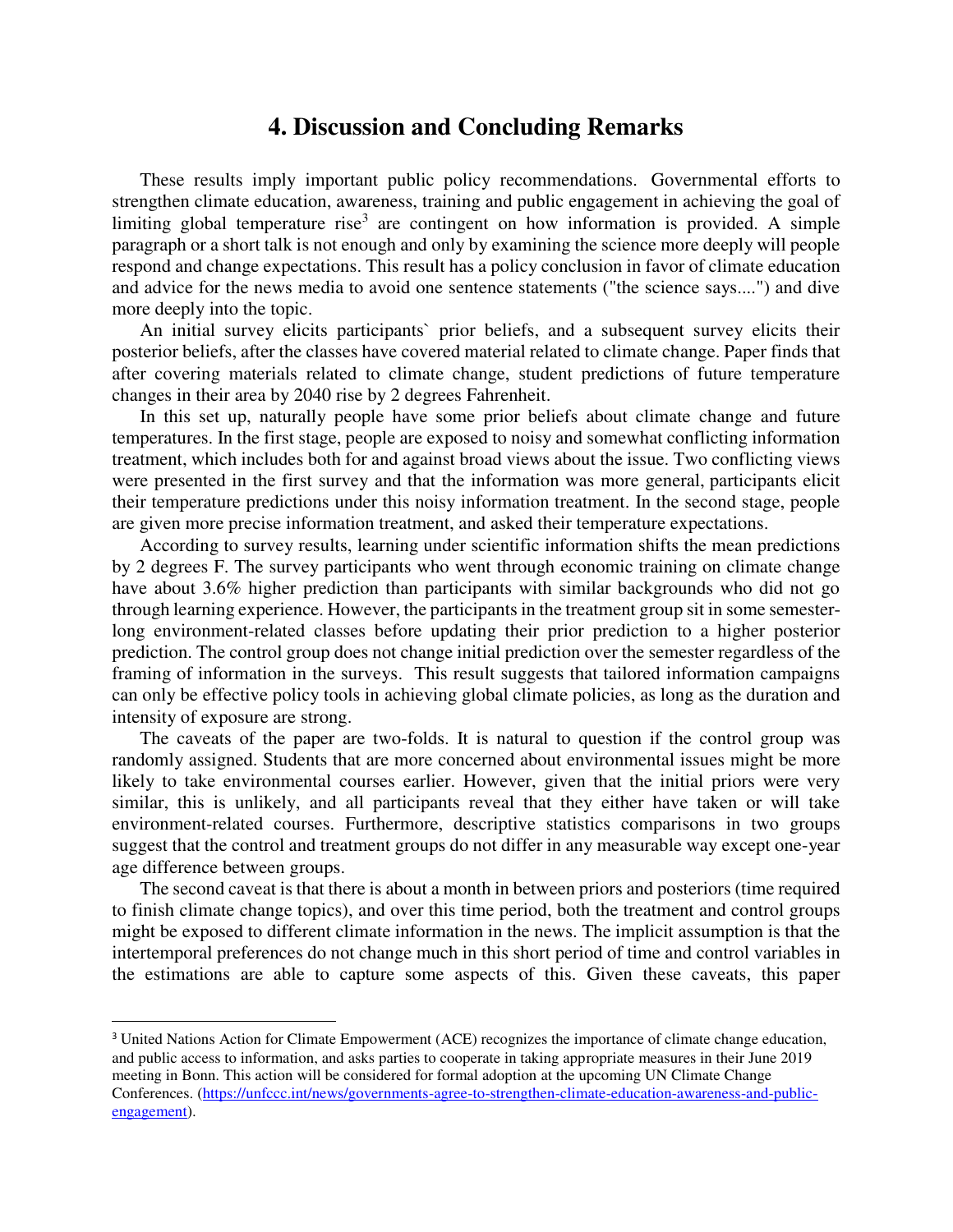demonstrates the real-life situation in which people are subject to conflicting information and how the type of information they obtain can frame their opinions on scientific facts.

### **References**

Anderson, M., Teisl, M., Criner, G., Tisher, S., Smith, S., Hunter, M., Norton, S.A., Jellison, J., Alyokhin, A., Gallandt, E., Haggard, S. and E. Bicknell (2007) "Attitude Changes of Undergraduate University Students in General Education Courses" *The Journal of General Education*, **56(2)**, 149-168.

Bohr, J. (2014) "Public views on the dangers and importance of climate change: Predicting climate change beliefs in the United States through income moderated by party identification" *Climatic Change*, **126**, 217–227.

Cordero, E.C., Todd, A.M. and D. Abellera (2008) "Climate Change Education and the Ecological Footprint" *Bulletin of the American Meteorological Society*, **89(6)**, 865-872.

Chambers, R.G. and T. Melkonyan (2017) "Ambiguity, reasoned determination, and climate-change policy" *Journal of Environmental Economics and Management,* **81**, 74–92.

Charness, G. and D. Levin (2005) "When Optimal Choices Feel Wrong: A Laboratory Study of Bayesian Updating, Complexity, and Affect" *The American Economic Review*, **95(4)**, 1300-1309.

Charness, G., Karni, E. and D. Levin (2007) "Individual and group decision making under risk: An experimental study of Bayesian updating and violations of first-order stochastic dominance" *Journal of Risk and Uncertainty,* **35**, 129–148.

Dagnes, A. (2010) *Politics on demand: The effects of 24-hour news on American politics*. Praeger: Santa Barbara.

Deryugina, T. (2013) "How do people update? The effects of local weather fluctuations on beliefs about global warming" *Climatic change*, **118(2)**, 397-416.

Drummond, C. and B. Fischhoff (2017) "Individuals with greater science literacy and education have more polarized beliefs on controversial science topics" *Proceedings of the National Academy of Sciences,* **114 (36)**, 9587-9592.

Hamilton, L.C. (2011) "Education, politics and opinions about climate change evidence for interaction effects" *Climatic Change,* **104**, 231–242.

Kelly, D.L. and C.D. Kolstad (1999) "Bayesian Learning, Growth, and Pollution" *Journal of Economic Dynamics and Control*, **[23\(4\)](https://www.sciencedirect.com/science/journal/01651889/23/4)**, 491-518.

Kelly, D.L. and Z. Tan (2015) "Learning and climate feedbacks: Optimal climate insurance and fat tails" *Journal of Environmental Economics and Management,* **72**, 98–122.

Kuo, S. and N.L. Jackson (2014) "Influence of an Environmental Studies Course on Attitudes of Undergraduates at an Engineering University" *The Journal of Environmental Education*, **45(2)**, 91-104.

Levin, D., Peck, J. and A. Ivanov (2016) "Separating bayesian updating from non-probabilistic reasoning: An experimental investigation" *American Economic Journal: Microeconomics,* **8(2)**, 39-60.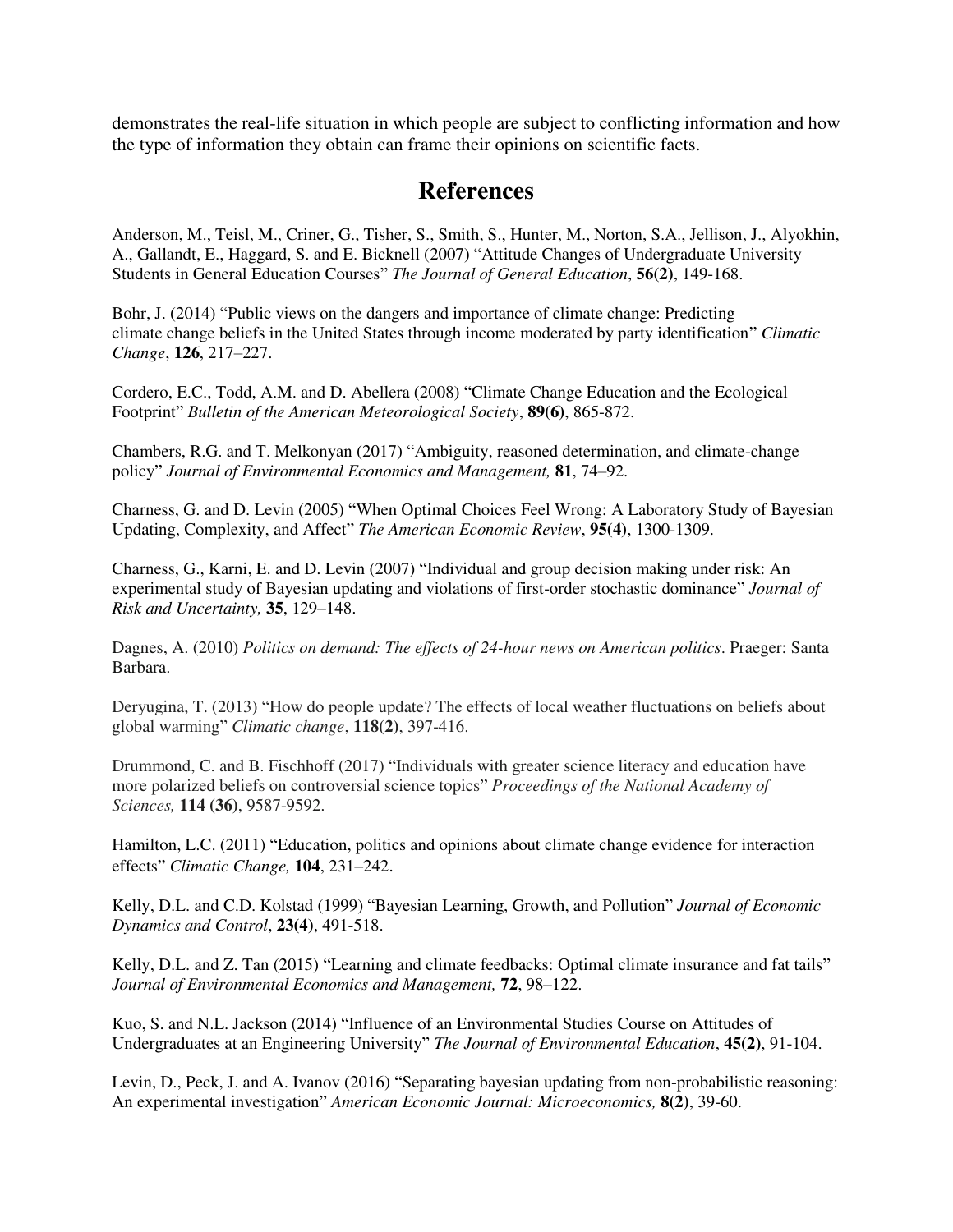McMillan, E.E., Wright, T. and K. Beazley (2004) "Impact of a University-Level Environmental Studies Class on Students' Values" *The Journal of Environmental Education*, **35(3)**, 19-27.

Newbold, S.C. and A.L. Marten (2004) "The value of information for integrated assessment models of climate change" *Journal of Environmental Economics and Management,* **68**, 111–123.

Nordhaus, W.D. (2013) *The Climate Casino: Risk, Uncertainty, and Economics for a Warming World*, Yale University Press, USA.

Sapci, O., Wood, A. D., Shogren, J.F. and J.F. Green (2016). "Can verifiable information cut through the noise about climate protection? An experimental auction test" *Climatic Change*, **134**, 87-99.

Stern, N.H. (2006) *The Economics of Climate Change*. Oxford: Cambridge University Press.

Van Wijnbergen, S. and T. Willems (2015) "Optimal learning on climate change: Why climate skeptics should reduce emissions" *Journal of Environmental Economics and Management,* **70**, 17–33.

Webster, M., Jakobovits, L. and J. Norton (2008) "Learning about Climate Change and Implications for near-Term Policy" *Climatic Change*, **89**, 67–85.

Woodworth, B.L., Steen-Adams, M.M. and P. Mittal (2011) "Role of an environmental studies course on the formation of environmental worldviews: a case study of a core curriculum requirement using the NEP Scale" *Journal of Environmental Studies and Sciences*, **1**, 126–137.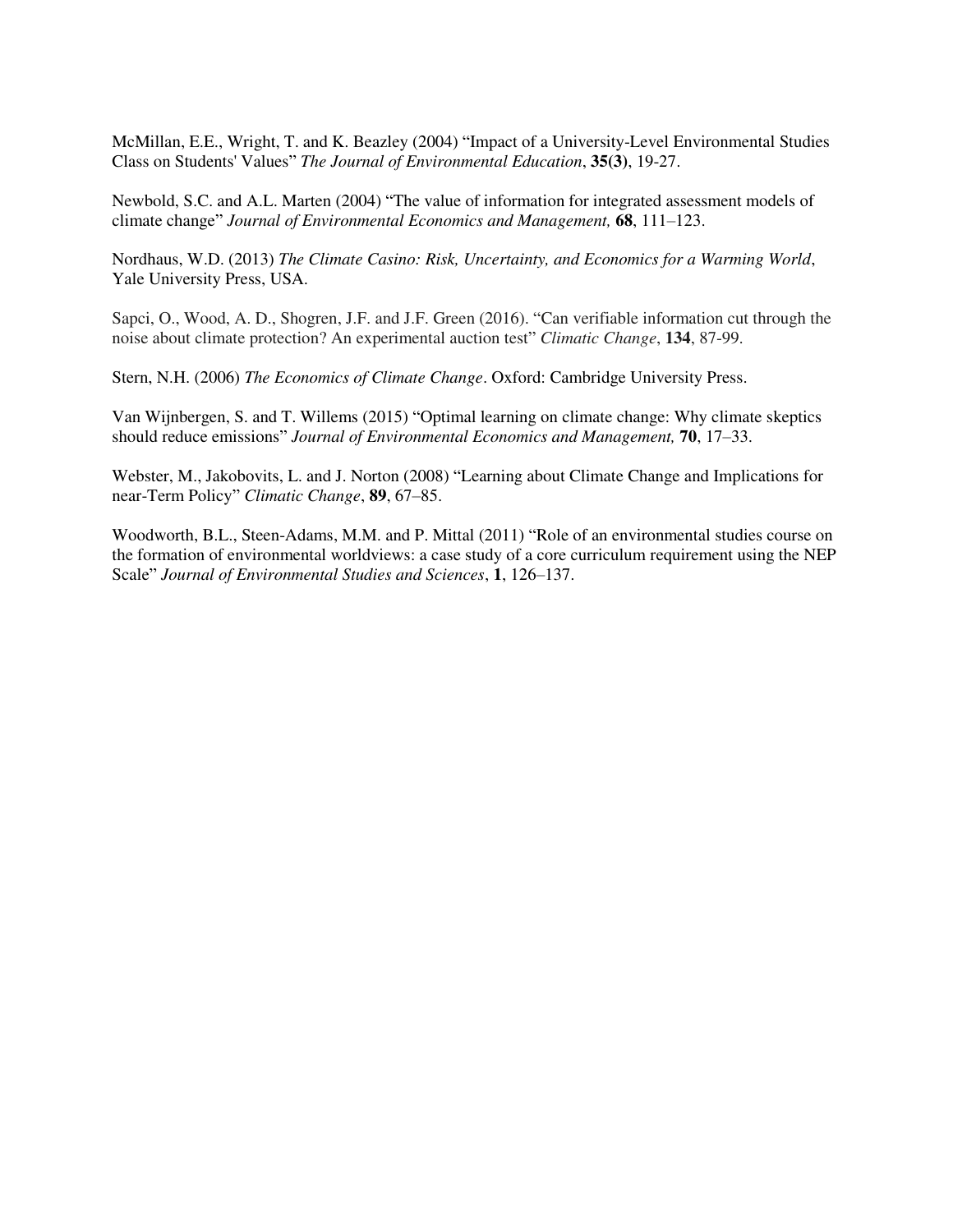## **Appendix**

**Appendix Figure 1:** Survey before climate education

| 46         |  |
|------------|--|
| 46.2       |  |
| 46.4       |  |
| 46.8       |  |
| 47         |  |
| 47.2       |  |
| 47.4       |  |
| 47.6       |  |
| 47.8       |  |
| 48         |  |
| 48.2       |  |
| 48.4       |  |
| 48.6       |  |
| 48.8       |  |
| 49         |  |
| 49.2       |  |
| 49.4       |  |
|            |  |
| 49.6       |  |
| 49.8       |  |
| 50         |  |
| 50.2       |  |
| 50.4       |  |
| 50.6       |  |
| 50.8       |  |
| 51         |  |
| 51.2       |  |
| 51.4       |  |
| 51.6       |  |
| 51.8       |  |
| 52         |  |
| 52.2       |  |
| 52.4       |  |
| 52.6       |  |
| 52.8<br>53 |  |

The scientific data clearly shows that from 1955 to 2017, there was an increase of 2.4F in annual temperatures in your city. This means each year 0.04F over 63 years. Scientist argue that climate change is real and human driven. Their findings reflect global scientific consensus. Global warming poses catastrophic risks to humanity such as reductions in agricultural output due to rainfall, major changes in natural ecosystems, higher disease rates, sea level rise and many others.

This arrow shows the annual average temperature in your city in the last 63 years.

On the other hand, there are opponents to aggressive policies towards climate change. They claim that we just have to adapt to rising temperatures if climate change is real, the larger impact would be if we were forced to cut production in the present to reduce our greenhouse gas emissions. This would mean additional unemployment and reduced production, so all people, poor and rich, would suffer if we decreased our emissions of greenhouse gases. Also, there is so much fluctuation even in the last 5 decades (very short period of time considering the age of the earth) so we cannot be certain what factors human, non-human are contributing to this.